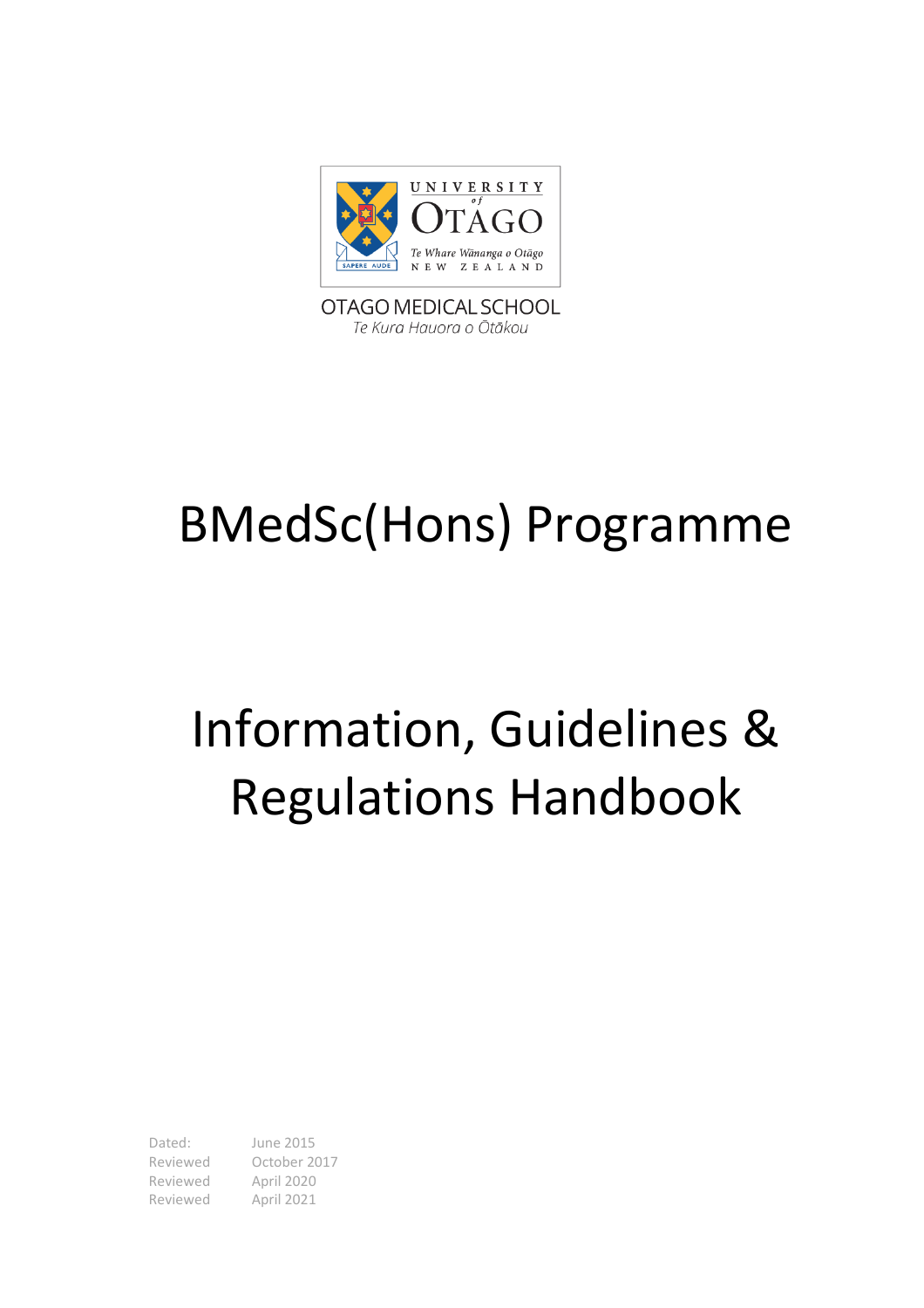| Welcome                                                                | 3  |
|------------------------------------------------------------------------|----|
| <b>Contacts and Assistance</b>                                         | 3  |
| Timeline                                                               | 4  |
| <b>General Information</b>                                             |    |
| Regulations for the degree                                             | 5  |
| International students                                                 | 6  |
| <b>BMedSc(Hons)</b> seminar                                            | 6  |
| Consideration of proposal for admission                                | 6  |
| Welcome event                                                          | 6  |
| Scholarships                                                           | 6  |
| <b>Tuition fees</b>                                                    | 6  |
| Changes to projects/upgrades to MB ChB/PhD                             | 6  |
| Withdrawing from the programme                                         | 7  |
| Thesis information                                                     | 7  |
| Thesis writing<br>$\bullet$                                            | 7  |
| Size of thesis<br>$\bullet$                                            | 7  |
| Write up<br>$\bullet$                                                  | 7  |
| Submission<br>$\bullet$                                                | 7  |
| <b>Examination process</b><br>$\bullet$                                | 7  |
| Award mark and grade<br>$\bullet$                                      | 8  |
| Graduation<br>$\bullet$                                                | 8  |
| <b>Conference Presentations and Publications</b>                       | 9  |
| <b>Guidelines for Supervisors</b>                                      | 10 |
| Eligibility                                                            | 10 |
| Guidelines for projects                                                | 10 |
| Supervisor's contribution to the application                           | 10 |
| Supervisor's responsibilities                                          | 10 |
| Student/Supervisor Agreement - Ethical and ERMA approvals<br>$\bullet$ | 10 |
| Literature review<br>$\bullet$                                         | 11 |
| Progress reporting<br>$\bullet$                                        | 11 |
| $\bullet$                                                              |    |
| Thesis confidentiality and embargoes                                   | 11 |
| Guidelines for students                                                | 12 |
| Eligibility                                                            | 12 |
| Choosing an ALM School                                                 | 12 |
| Making an application                                                  | 12 |
| Other study/employment                                                 | 12 |
| Fitness to practice                                                    | 12 |
| Student responsibilities                                               | 12 |
| Student/Supervisor Agreement - Ethical and ERMA approvals<br>$\bullet$ | 12 |
| Literature review<br>$\bullet$                                         | 12 |
| Student/supervisor relationship<br>$\bullet$                           | 13 |
| Plagiarism<br>$\bullet$                                                | 13 |
| Progress reporting<br>$\bullet$                                        | 13 |
| Application check list                                                 | 13 |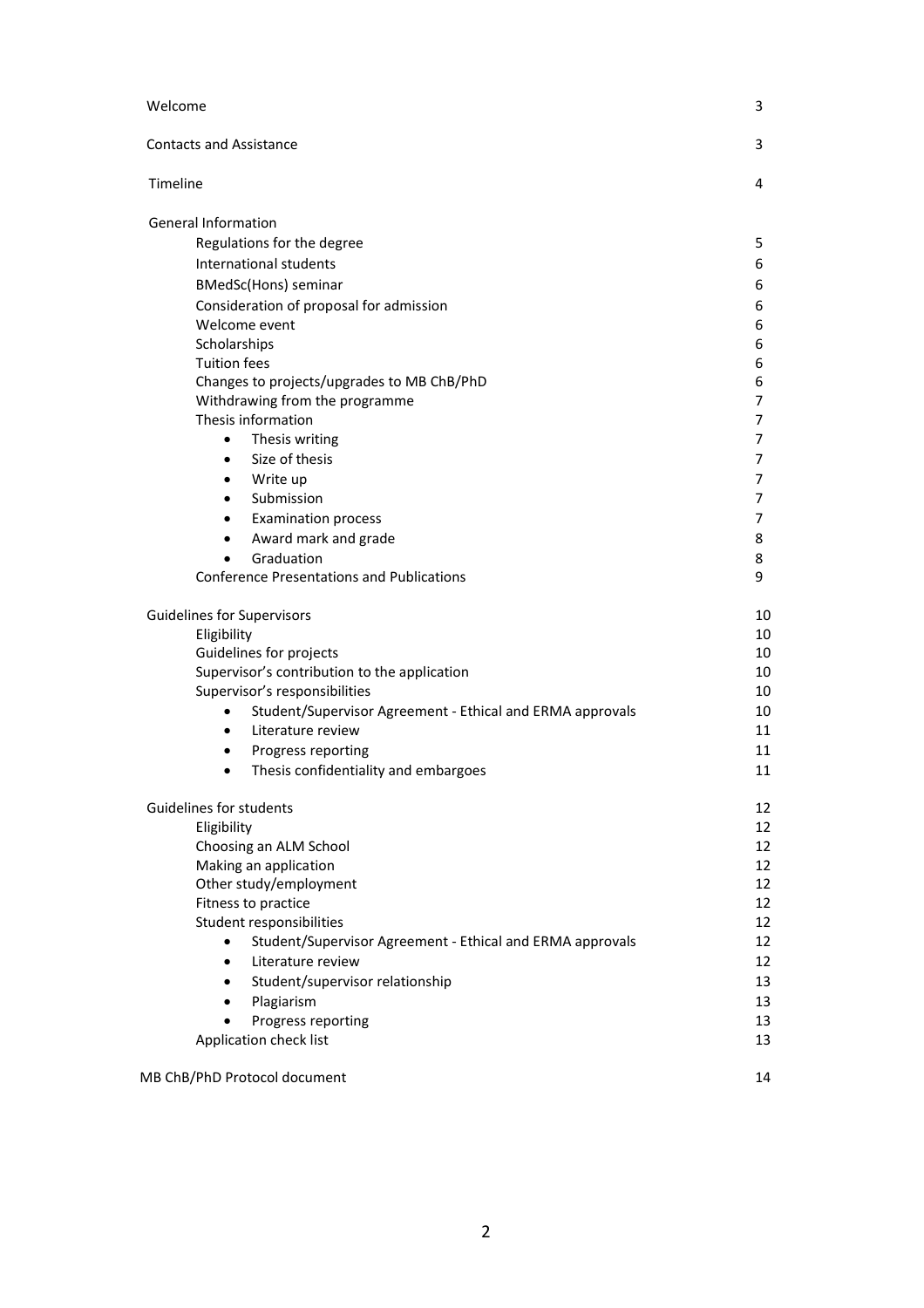#### **WELCOME**

Welcome to the BMedSc (Hons) programme.

The Bachelor of Medical Science with Honours (BMedSc(Hons)) degree is available to students who have satisfactorily completed three or more years of study towards a [Bachelor of Medicine and Bachelor of](http://www.otago.ac.nz/courses/qualifications/mbchb.html)  [Surgery](http://www.otago.ac.nz/courses/qualifications/mbchb.html) (MB ChB) degree. Most students enroll for the BMedSc(Hons) degree after their third year, but a few do so after their fifth year, prior to their trainee internship. The degree involves a full-time year of health-related research (culminating in a thesis for examination) and stands graduates in good stead for a future clinician-scientist career and leadership in academic medicine.

The degree is awarded upon submission of a satisfactory thesis describing the results of supervised research.

*It is strongly encouraged and expected that students will publish their work (original research and review manuscripts) in a peer reviewed national or international journal.*

I very much looking forward to meeting you during the research year and provide mentorship for your future clinician - scientist academic career and overall oversight for the BMedSc(Hons) program.

We hope that you enjoy your BMedSc(Hons) research year.

Kind Regards,

#### **Professor Rathan M. Subramaniam**,

MBBS, BMedSc, MClinEd, PhD, MPH, MBA, FRANZCR, FACNM, FSNNMI, FAUR

**Dean, Otago Medical School** 

#### **CONTACTS AND ASSISTANCE**

For all queries related to the BMedSc(Hons) programme contact:

| Jacqui Bradshaw             | Jillian Tourelle       |  |
|-----------------------------|------------------------|--|
| <b>Otago Medical School</b> | <b>Student Affairs</b> |  |
|                             | Dunedin campus         |  |
| Ph: (03) 470 9776           | Ph: (03) 479 7700      |  |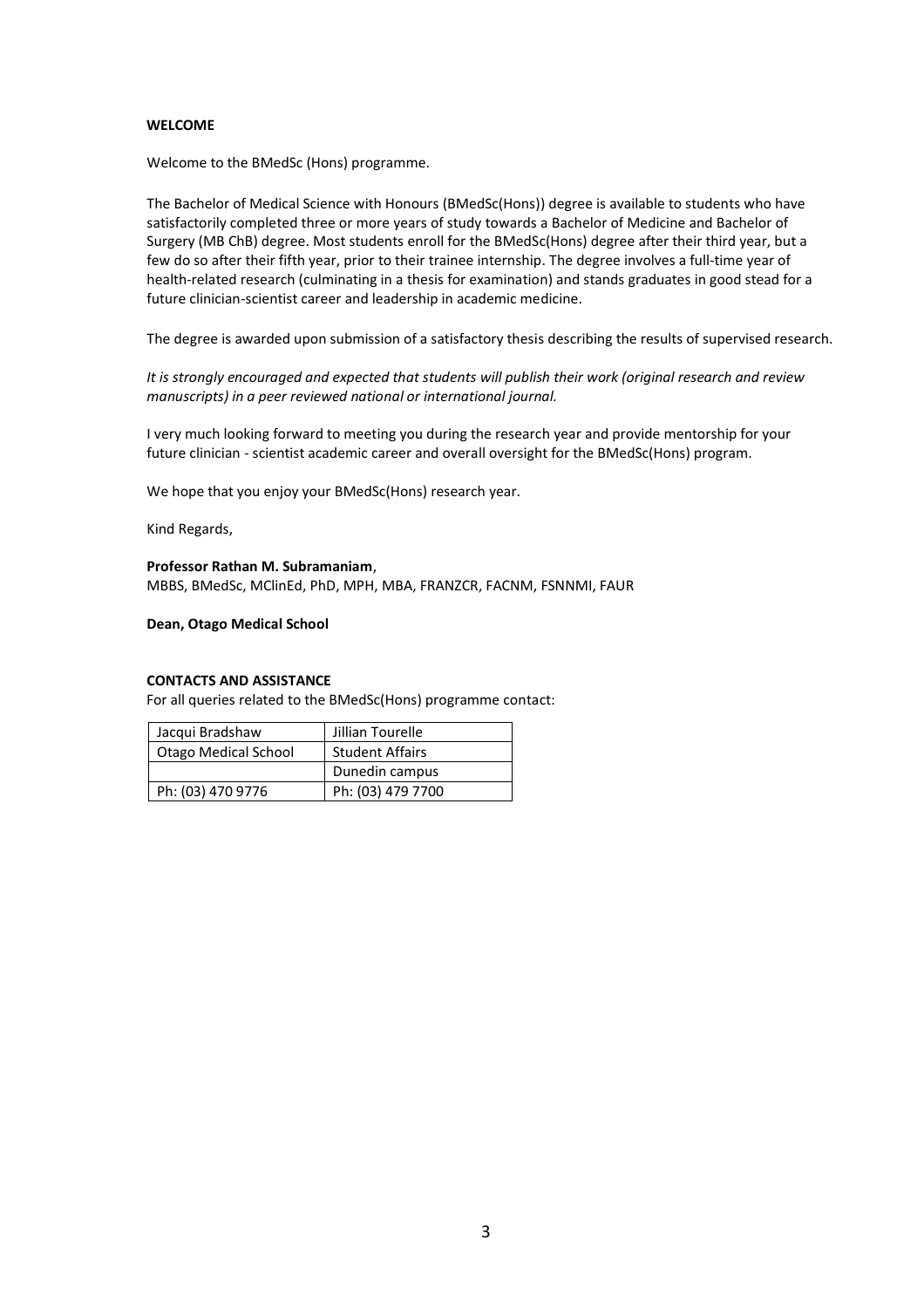## **TIMELINE**

| Year before enrolment             |                                                                                                 |
|-----------------------------------|-------------------------------------------------------------------------------------------------|
| March                             | Call for topics from Departments                                                                |
| May                               | Topic Booklet available for students                                                            |
| June                              | Seminar for students held                                                                       |
| Late June                         | Applications for admission to the programme can be made via eVision                             |
| 1 <sup>st</sup> Friday in August  | Final date for applications for admission                                                       |
| <b>Early September</b>            | Applications presented to Otago Medical School Academic Board                                   |
| Early October                     | Students provisionally notified                                                                 |
| Early October                     | Student/Supervisory Agreement with Department to be completed                                   |
| 1 <sup>st</sup> Friday in October | Scholarship applications close                                                                  |
| Mid November                      | Students formally notified after release of Y3 & Y5 Examination results                         |
| Mid November                      | Enrol via eVision                                                                               |
| Late November                     | Students notified of scholarship outcome                                                        |
| Late November                     | Y5 students to commence BMedSc(Hons)                                                            |
| <b>Year of enrolment</b>          |                                                                                                 |
| <b>Beginning January</b>          | Y3 students expected to commence BMedSc(Hons)                                                   |
| Mid-February                      | First scholarship payment made                                                                  |
| <b>End February</b>               | Ethics application completed and approved                                                       |
| Mid-March                         | BMedSc(Hons) function for presentation of scholarship awards                                    |
| <b>End March</b>                  | Literature review and 1 <sup>st</sup> progress report due (this may be earlier for Y5 students) |
| <b>Beginning September</b>        | 2 <sup>nd</sup> progress report due (this may be earlier for Y5 students)                       |
| Mid to late Nov                   | Y5 students expected to submit (before start of TI year)                                        |
| End of December                   | Final submission date for all students                                                          |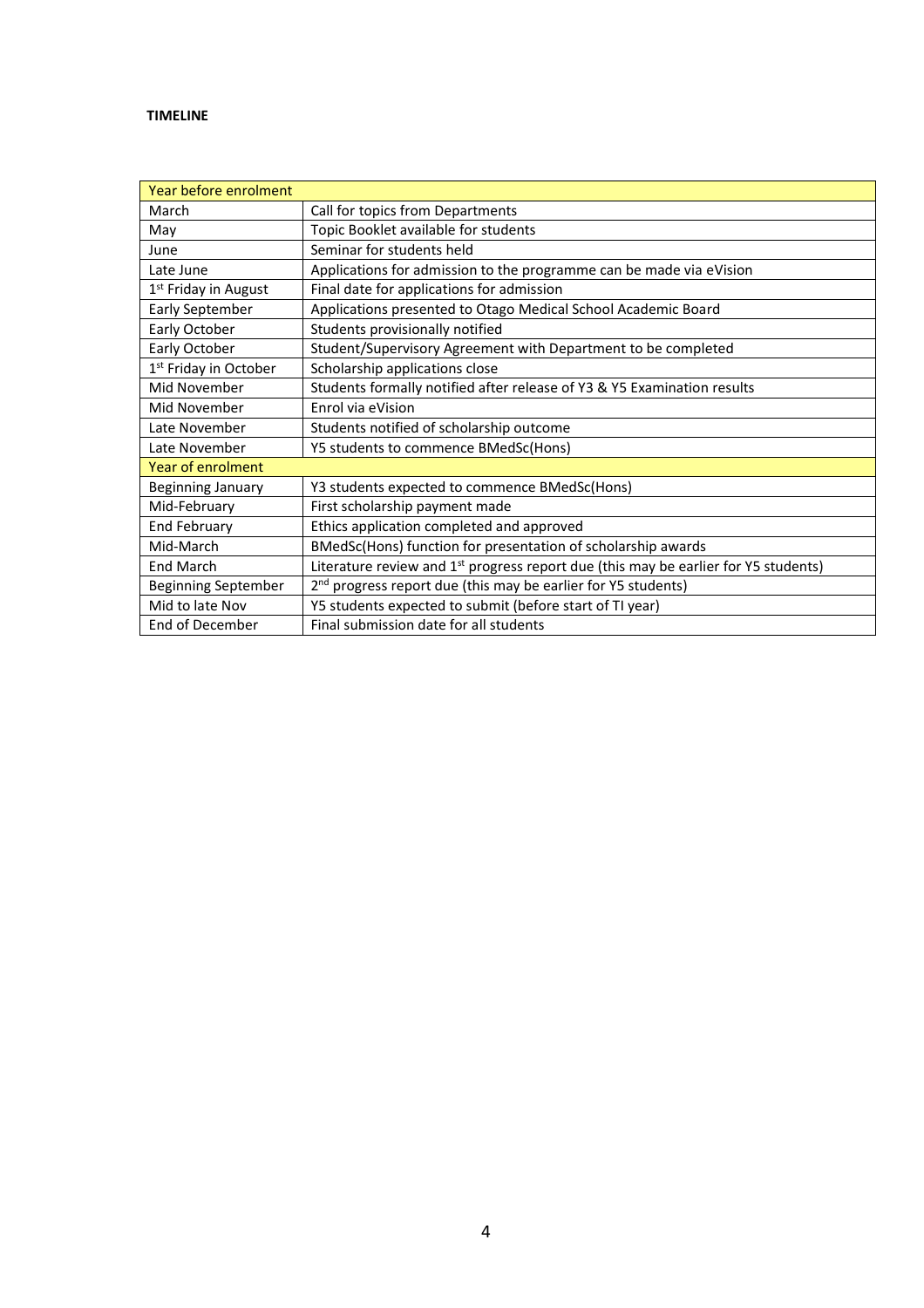### **REGULATIONS FOR THE DEGREE**

Bachelor of Medical Science with Honours (BMedSc(Hons))

- 1. Admission to the Programme
	- a. Admission to the programme shall be subject to the approval of the Pro-Vice-Chancellor (Health Sciences) on the advice of the Academic Board of the Otago Medical School, which must be satisfied that the applicant has the ability and experience to proceed to the programme.
	- b. Every applicant shall have satisfactorily completed three or more years of the programme for the degrees o[f Bachelor of Medicine and Bachelor of Surgery](http://www.otago.ac.nz/courses/qualifications/mbchb.html) (MB ChB) or have alternative qualifications or experience acceptable to the Academic Board of the Otago Medical School.
- 2. Structure of the Programme
	- a. The degree will be awarded upon the submission of a satisfactory thesis embodying the results of a supervised investigation.
	- $b.$  The course of study and the topic of the thesis shall be approved by the Academic Board of the Otago Medical School.
	- c. At least Two supervisors from members of the academic staff (one primary supervisor and one co-supervisor) of the University will be appointed by the Academic Board of the Otago Medical School on the recommendation of the Head of Department, where the research will be undertaken. The primary supervisor shall be an academic staff member (at the level of lecturer or research fellow or above) of the University of Otago. At least one supervisor shall normally be from within the Otago Medical School.
	- d. Candidates for the degree shall be full-time and may not hold any position of emolument or attend any other course without the approval of the Head of Department.
- 3. Duration of the Programme

The requirements for the degree shall be completed within one year of commencing the programme.

- 4. Examination
	- a. The thesis shall be assessed by at least two examiners, at least one of whom shall be external to the University.
	- $b.$  The candidate's supervisor shall not be an examiner but may make a report on the work of the candidate to the Head of Department.
	- $c_n$  Each examiner shall supply a written report on the thesis and recommend a mark and grade on the basis of the thesis as submitted, and an overall result selected from the options as specified in clause (d) below.
	- $d.$  The examiners may recommend that a thesis:
		- i. be accepted without amendments;
		- ii. be accepted subject to amendments being made at the discretion, and to the satisfaction, of the Head of Department;
		- iii. does not meet the criteria for the award of the degree, but may be revised and resubmitted for examination;
		- iv. does not meet the criteria for the award of the degree, and should be rejected without right of resubmission.
	- e. Amendments (regulation 4(d)(ii)) and revisions (regulation 4(d)(iii)) shall be completed by a specified date to be determined by the Head of Department and / or the Dean, Otago Medical School.
	- $f<sub>1</sub>$  A candidate shall be permitted to revise and resubmit a thesis for examination once only.
	- g. If a revised and resubmitted thesis is finally accepted, the degree shall be awarded with Third Class Honours. If the revised and resubmitted thesis is not judged to be satisfactory the result shall be 'Fail' (i.e. ungraded).
	- h. Where examiners cannot agree on a result, the Head of Department concerned should so report to the Dean, Otago Medical School or Pro-Vice-Chancellor (Health Sciences) or nominee who shall arrive at a decision after consulting a referee who should normally be external to the University.
- 5. The degree may be awarded with First Class Honours, with Second Class Honours (Division 1), with second class honours (Division II), or with Third Class Honours.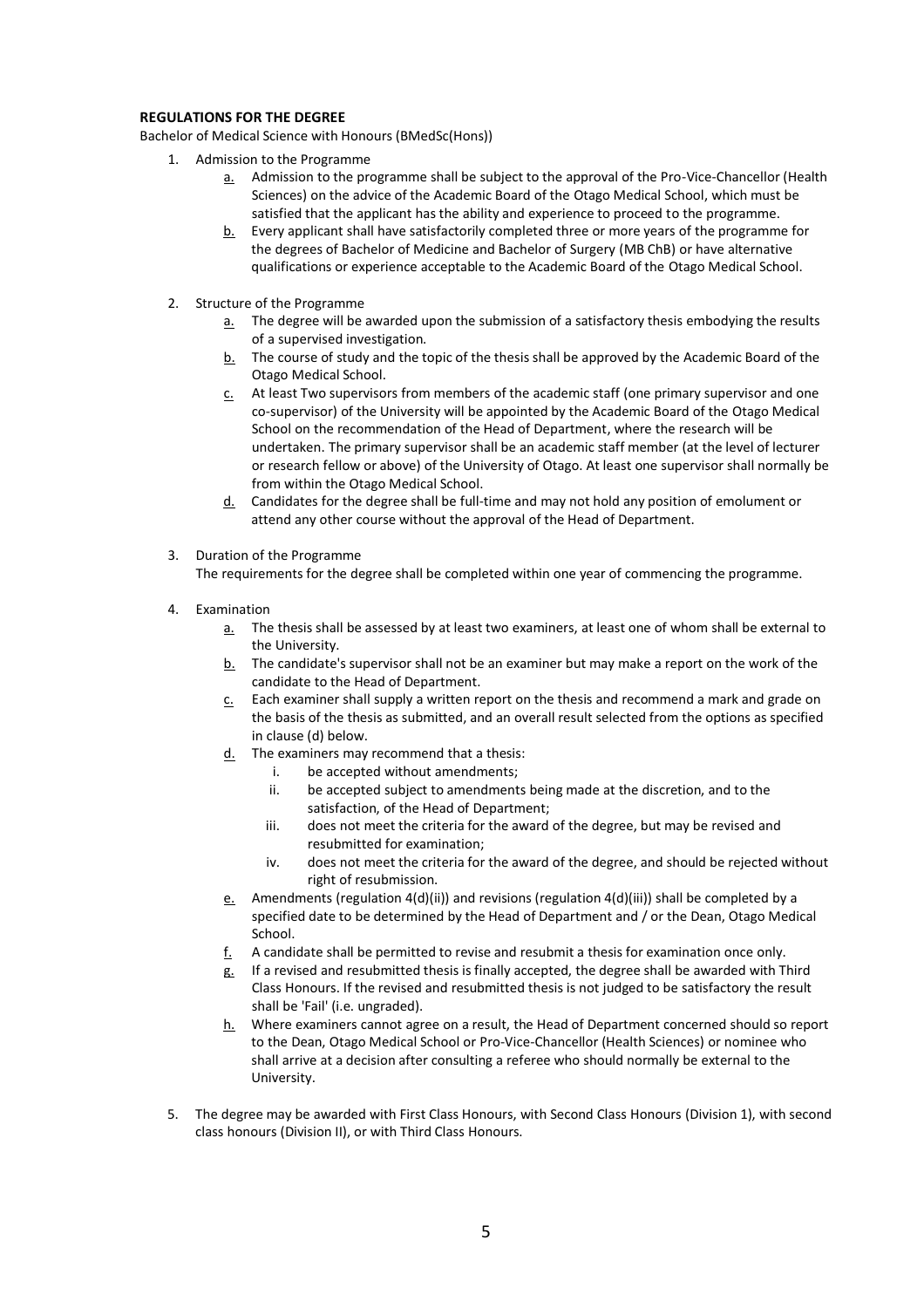#### **INTERNATIONAL STUDENTS**

International students can undertake a BMedSc programme.

However, sponsored International students are generally unable to undertake the BMedSc(Hons), although prior discussion with the sponsors may enable the degree to be taken in some circumstances. For more specific information, sponsored International students interested in undertaking a BMedSc(Hons) programme of study should contact the Dean's office, Otago Medical School.

#### **BMedSc(HONS) Information Seminar**

A seminar is held at the Otago Medical School (Dunedin Campus) in June prior to the year of enrolment to present available topics which are provided by the departments of the Otago Medical School campuses (Dunedin, Christchurch and Wellington) and School of Biomedical Science. Students will either select a project from the published list of topics, contact the department for further discussion, or contact a department or supervisor directly to discuss possible topics.

#### **CONSIDERATION OF PROPOSALS FOR ADMISSION**

Consideration of proposals for admission to the BMedSc(Hons) programme are made by BMedSc (Hons) degree committee and then the Otago Medical School Academic Board in September of the year preceding enrolment in the programme. Successful applicants will be notified of provisional admission following the meeting and are invited to apply for Scholarships. Confirmation of full admission will be sent after the November examination results.

#### **WELCOME EVENT**

The Otago Medical School will host an afternoon tea to welcome successful applicants to the Programme and to officially award Scholarships. This is normally held in Dunedin in mid-March. Students will be contacted with further details closer to the time.

#### **SCHOLARSHIPS**

Candidates who are successful in gaining admission to the BMedSc(Hons) programme are normally supported financially by scholarships from the Otago Medical School endowments and are invited to apply for various BMedSc(Hons) Scholarships available. Details of each BMedSc(Hons) Scholarship and the application form can be found on the Otago Medical School website. You may apply for any or all of the Scholarships and it is expected that, usually, all BMedSc(Hons) students will be awarded a Scholarship. Cost centers will receive EFTS income and the research group in which the student is undertaking his/her project will provide the resources to undertake the research project. The Deans of each campus and the Dean of the Otago Medical School will select the recipients for each Scholarship. Payments will be made by the Scholarships office.

*Please note that 25% of the total scholarship is withheld until submission of the BMedSc thesis, and will be approved by the Dean, Otago Medical School for final distribution to the student.* 

#### **TUITION FEES**

The Otago Medical School will also, usually, provide a tuition fees grant for all BMedSc(Hons) students. This will cover the tuition fee only – students are responsible for payment of any and all sundry fees associated with enrolment.

*Please note that failure to complete the BMedSc(Hons) programme may result in a request for reimbursement of scholarship and tuition fees grants paid to you.*

#### **CHANGES TO PROJECTS/UPGRADES TO MB ChB/PhD**

Prior permission must be sought from the Otago Medical School Academic Board (with justification provided) if the project starts to undergo major changes. Applications for transfer to the integrated MB ChB/PhD programme must be made as stated in the MB ChB/PhD protocol document (see page 14).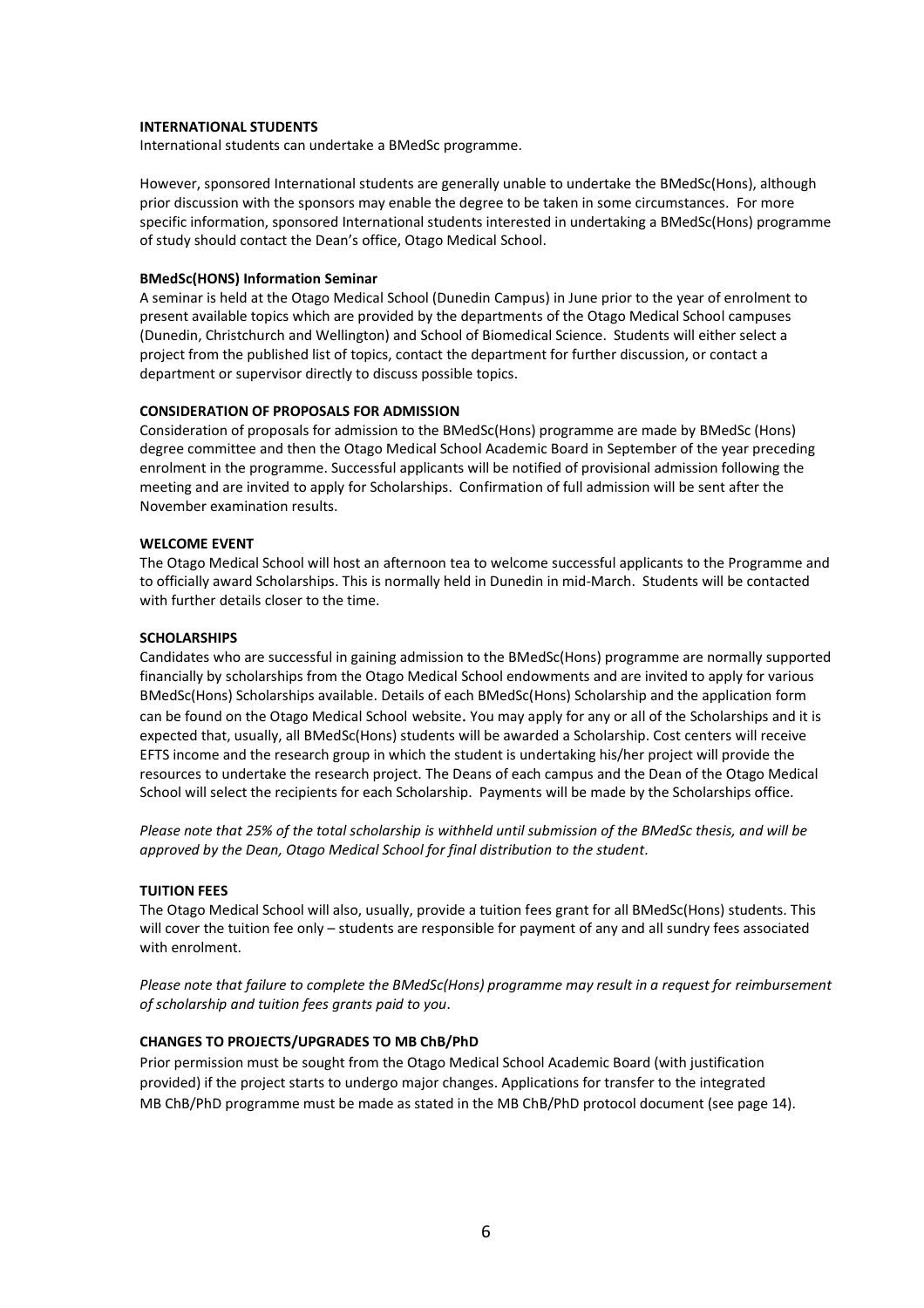#### **WITHDRAWING FROM THE PROGRAMME**

Students may withdraw from the programme as per th[e University Guidelines.](http://www.otago.ac.nz/study/enrolment/otago070876.html)

It is expected that students discuss this with their supervisor, Student Affairs and the Otago Medical School office before withdrawing from the programme. Advice on the procedures for withdrawal can be obtained by Mrs Jillian Tourelle or Ms Jacqui Bradshaw (contact details on page 3).

#### **THESIS INFORMATION**

Please note that this advice is targeted towards Masters theses, but it does contain useful information on the accepted ways of presenting theses.

*[Thesis Writing:](http://otago.libguides.com/thesisinformation?_ga=2.205720663.592940869.1507491022-1022844342.1401923435)* information is also available from staff in the Medical Library.

**Working with Long Documents: ITS provides [student workshops.](https://corpapp.otago.ac.nz/training/its/course/subject/all-subsidised-student/)** 

#### *"Size" of Thesis*

There is no strict word limit for a BMedSc(Hons) thesis but the thesis would not normally exceed 30,000 words, excluding appendices, footnotes and bibliographies.

#### *Write Up*

Students are expected to present the layout of their thesis to their supervisors in advance of the writing process and discuss what they are intending to put in each chapter. Once in the writing process it is expected that the supervisor will receive drafts of each thesis chapter to read and give feedback on content, grammar, writing style and data presentation. The student can seek help from the supervisor with analysis of data (i.e. appropriate statistical analysis) and the supervisor should give guidance on the appropriate figures and tables to be used for data presentation. The supervisor should see a complete draft of the thesis but should not write any part of the thesis or edit final drafts. The student should see the writing of the thesis as an opportunity to receive training on scientific writing and presentation of research in a logical and cohesive manner.

#### **SUBMISSION**

Three soft bound copies of the thesis are required and should be submitted by the due date to the Head of Department (HOD). The regulations state that the requirements of the Degree shall be completed within one year of commencing the course.

#### *Extensions to Submission due date*

Extensions may be applied for on grounds of exceptional circumstances, that is circumstances beyond the control of the student/supervisor. A formal application by both the supervisor and student must be addressed to the Dean of the Otago Medical School **before** the due date for submission (last working day in December).

#### **EXAMINATION PROCESS**

Three soft bound copies of the thesis are required and should be submitted to the Head of Department (HOD).

1) The Head of Department (HOD) will send the submitted theses and a recommendation to appoint a Convener and two examiners to the Dean, Otago Medical School (OMS) – normally there is one external examiner to the University of Otago and one internal examiner to the Otago Medical School. (The HOD should contact the proposed examiners and ask if they would be prepared to undertake the duty and to advise the Dean, OMS accordingly). Potential examiners should be identified several months before the expected submission date so that there is no delay in the examination process. At no time should the candidate be aware of who the examiners are. This is in line with University policy and ensures anonymity for the examiners.

2) The OMS office will send letters of invitation to examiners and send copies to the Convener.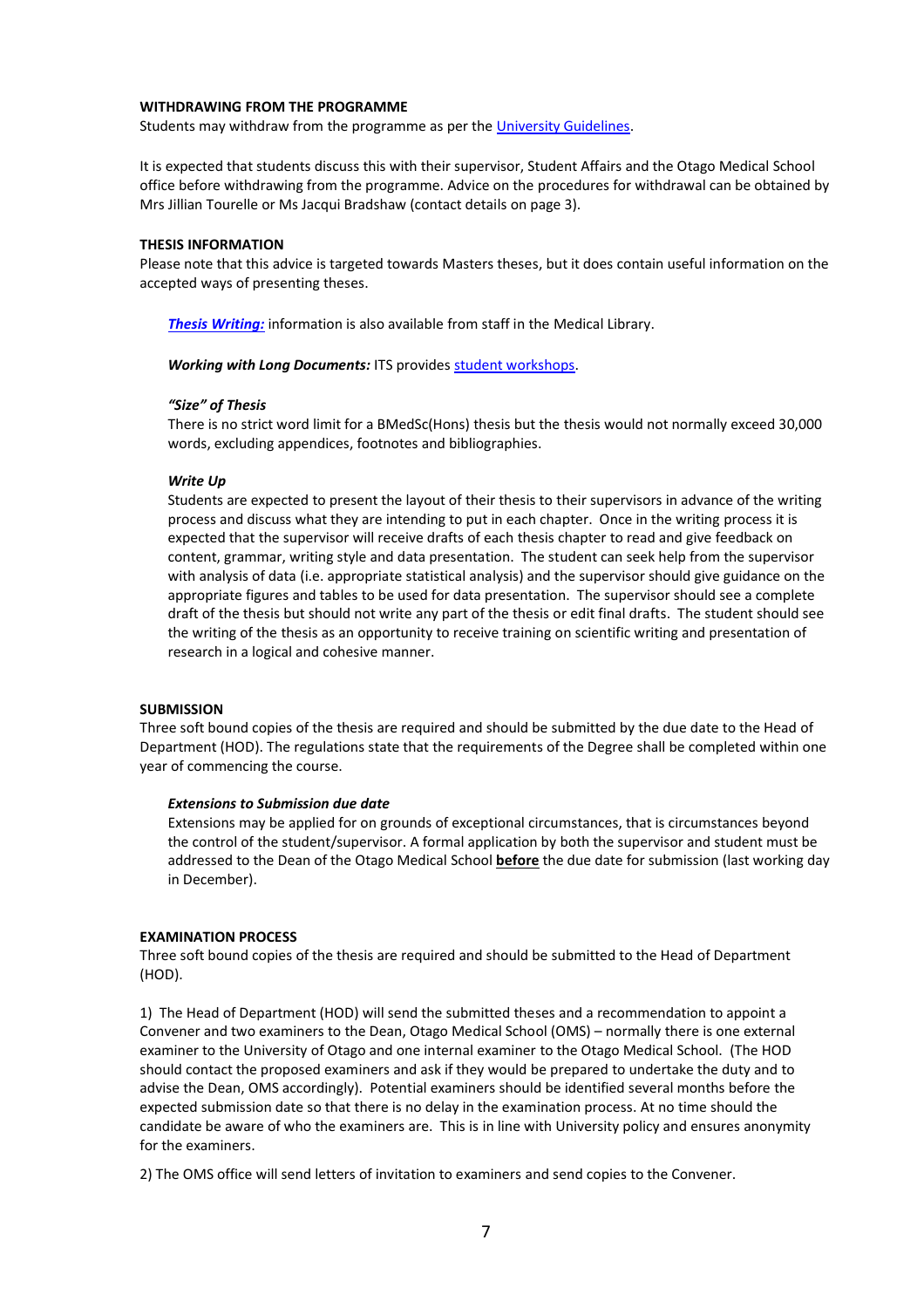3) Following examination of the thesis the examiners' reports and the copies of the thesis will be returned to the OMS. Copies of the reports will be sent to the Convener who will take account of both reports. Where there is a divergence in marks of more than 10% and/or marks fall on opposite sides of the cutting line for the award of Distinction, Credit or Pass, the Convener will initiate a three-stage mediation process called the Divergence Process. The Divergence Process is also used to resolve disagreement in the recommendation to pass, revise and resubmit, or fail the thesis.

#### *Stage 1: Exchange of Email*

Examiners are provided (separately) with an anonymised pdf copy of both examiners' reports (with all references to names/places of work removed), and asked to reconsider their recommendation and mark in light of the other examiner's report. Examiners are assured there is no pressure to change their recommendation or mark; however, a justification for their reconsidered decision is requested (whether they retail the original mark or revise it). Most divergences are resolved at this stage.

#### *Stage 2: Mediation Teleconference*

Where Stage 1 email communications fail to resolve the divergence a teleconference meeting with the examiners is chaired by the Convener.

#### *Stage 3: Appointment of Independent Referee*

Where the Stage 2 teleconference fails to resolve the divergence, the Convener refers the matter to the Dean OMS who will appoint an independent referee to adjudicate the divergence. The referee will have significant examination experience, and in most cases, will be external to the University. The referee will be provided with anonymised copies of the examiners reports and all prior mediation communications and will be advised that their role is to resolve the divergence. The referee's decision is final. It is very rare that mediation reaches the third stage.

#### *Amendments to the Thesis:*

When minor corrections are requested by the examiners, the candidate will be given three months to complete the revisions. Corrections must be made to the satisfaction of the Convener.

The Convener will then recommend a final grade, agreed by the HOD, to the Dean, Otago Medical School.

4) The Dean, Otago Medical School will consider the Convener's recommendation and award the final grade.

5) The Otago Medical School office will return the soft bound copies of the thesis to the candidate along with copies of the examiners' reports (the examiners will NOT be identified).

6) Student Records will contact the student instructing them on the process for submitting hard bound copies and a digital copy. One copy of the thesis will reside in the Medical Library and the other in the supervising Department. In the case of the University of Otago Christchurch or University of Otago Wellington, the Library copy will be held by the respective Library. A digital copy will also be retained in the library repository.

#### **AWARD OF MARK/GRADE**

The mark/grade will not be released until all corrections have been attended to satisfactorily. BMedSc(Hons) mark/grades are:

| <b>First Class Hons</b> | <b>Second Class Hons</b> | <b>Second Class Hons</b> | <b>Third Class Hons</b> | <b>Fail Grades</b> |
|-------------------------|--------------------------|--------------------------|-------------------------|--------------------|
| $A+90-100$              | (Division I)             | (Division II)            | $C$ 55 – 59             | Fail D $40 - 49$   |
| A 85-89                 | $B+75-79$                | $B - 65 - 69$            | $C - 50 - 54$           | Fail E Below 40    |
| $A - 80 - 84$           | $B = 70 - 74$            | $C+60-64$                |                         |                    |

#### **GRADUATION**

Candidates should be aware that the examination process will take some time - at least three months, often more, and therefore this must be borne in mind when selecting a graduation ceremony.

Candidates may apply to graduate as soon as they have submitted their thesis, however students are encouraged to graduate BMedSc(Hons)/MBChB at the same time. **You cannot graduate until you have**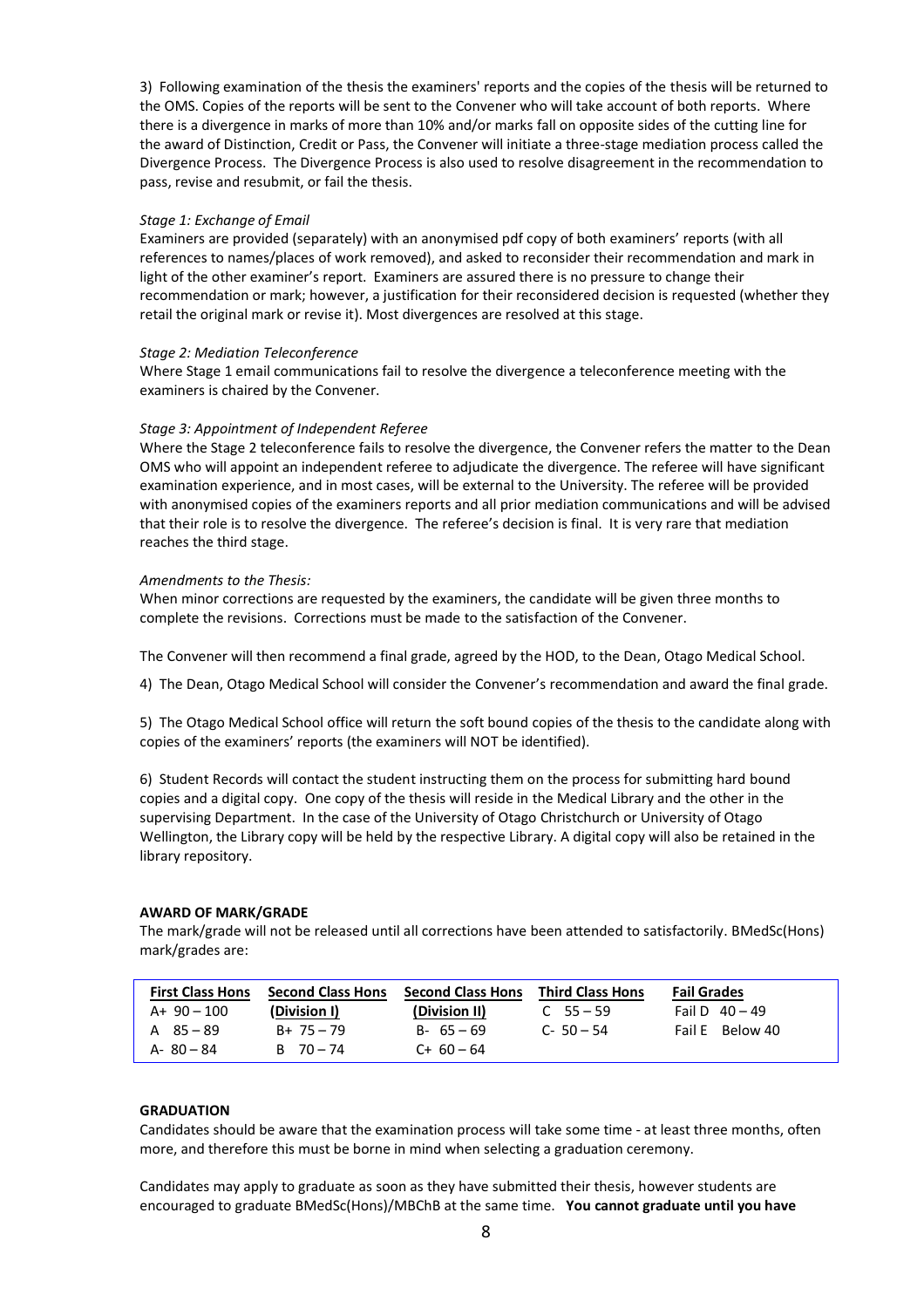**submitted your hardbound copies and e-thesis**. You are expected to submit your hard bound copies immediately following the release of your result regardless of when you intend to graduate.

It is critical that BMedSc(Hons) students commencing the programme after 5<sup>th</sup> Year, follow the timeline and submit before commencing the TI year to ensure that the examination process is completed before graduation.

BMedSc(Hons) students commencing the programme after the  $3<sup>rd</sup>$  Year and wishing to defer graduation must apply for a deferral at the Graduation office.

#### **Conference Presentations and Publications**

It is strongly encouraged and expected that students will present their work in national or international conferences and publish their work (original research and review manuscripts) in a peer reviewed national or international journal.

Acknowledgement for the Otago Medical School Endowments supporting the work will be provided in the conference abstract presentations and publications arising from the work, with the following statement.

*'This research work was supported by the Otago Medical School Endowments, University of Otago, New Zealand'*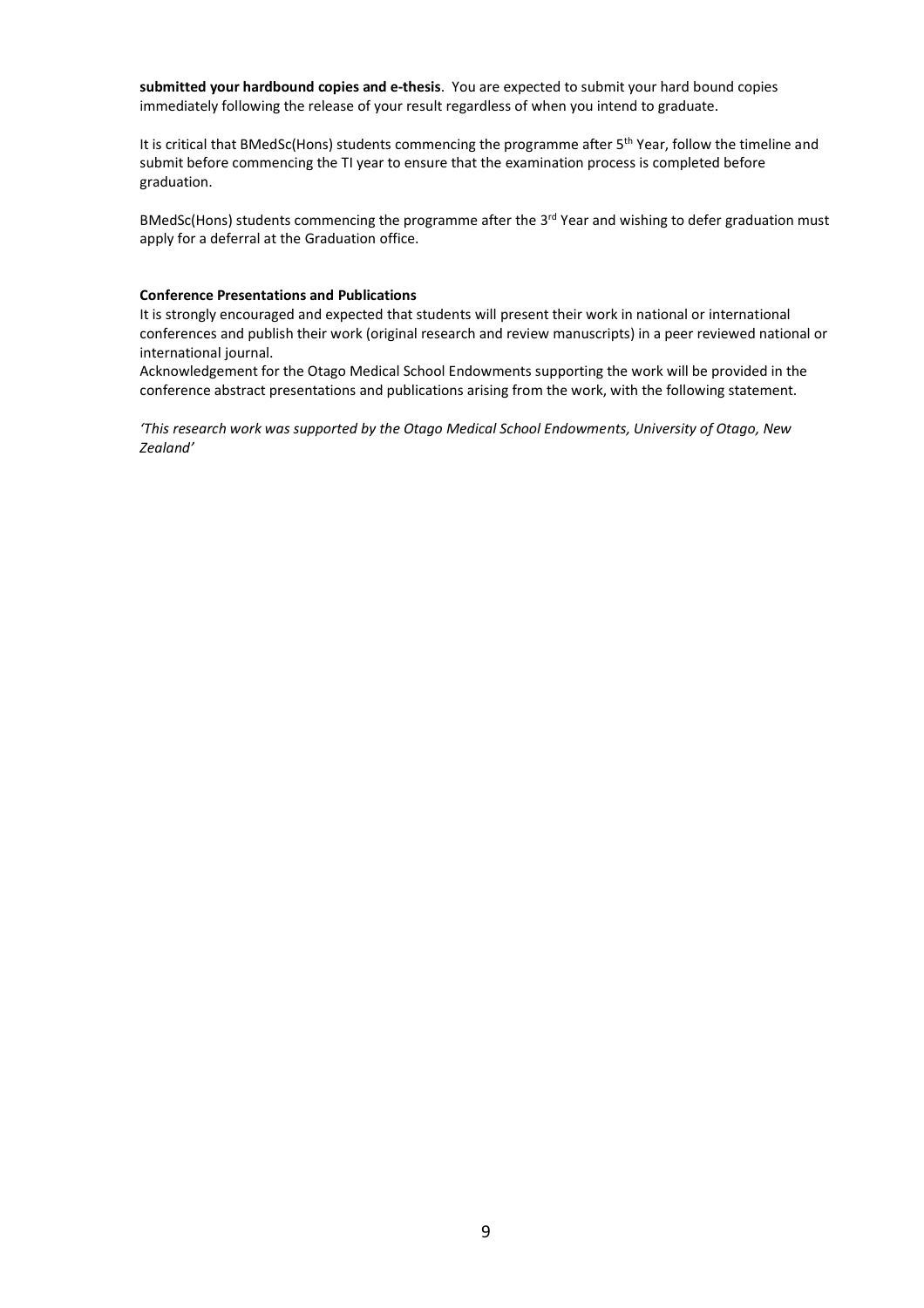#### **GUIDELINES FOR SUPERVISORS**

Supervisors are expected to read this handbook to ascertain the rules and supervisor's obligations of the BMedSc(Hons) programme.

#### *Supervisor eligibility*

The primary supervisor shall be an academic staff member at the level of lecturer or research fellow or above of the University of Otago. Staff of other institutions (District Health Boards) will be accepted as cosupervisors only where it is clear that the project represents a genuine collaboration between the primary and external supervisor/s. Supervisors are to be approved by the HOD and Dean of the campus of the Otago Medical School.

#### *Guidelines for projects - submitting projects for students*

The Student Affairs office will send an email to Departments in early March of the preceding year asking for projects.

Supervisors:

- May normally accept only one BMedSc(Hons) student per project and may supervise one BMedSc(Hons) student only as a primary supervisor
- May co-supervise no more than two further BMedSc(Hons) students
- The project should be technically sound and should give the student a broad experience of research, from design through to write-up
- Take care not to be overly ambitious when designing the project to ensure there is no late submission
- Where study subjects are to be recruited, the number of cases should be sufficient to form a conclusion
- If the project involves a survey or requests for lay or patients participants, any consent letters sent out by the student must include supervising academic, Department and campus details, confirmation of ethical approval etc.

#### *Supervisor's contribution to the proposal application*

The supervisor should not write the application but may advise on its contents.

#### *Supervisor's responsibilities*

- *[Student/Supervisor Agreement:](http://www.otago.ac.nz/graduate-research/policies/otago252208.pdf)* Supervisors/Departments should provide the following:
	- 1. Availability *-* supervisors must be available to the student during the thesis year or provide suitable cover (i.e.: a co-supervisor) if absent for short durations
	- 2. Suitable facilities also ensuring that students have access to necessary buildings and laboratories, computer facilities and libraries and that they are provided with a security or ID cards if needed
	- 3. Project expenses
	- 4. Bench skills and equipment necessary to carry out the project
	- 5. Health and safety training for the particular techniques and materials that they will be using during their research
- *Ethical approval:* All work involving human subjects requires the approval of the Health and Disability Ethics Committee. All work involving animals requires approval from one of the University of Otago's Animal Ethics Committees (Dunedin, Christchurch, Wellington). It is the supervisor's responsibility to obtain all of the necessary approvals so that students can commence their research without delay. Please be aware that some projects have been delayed considerably by supervisors leaving the applications to the last minute or designing projects that are too ambitious.
- *ERMA approval:* Work involving genetically-modified organisms requires approval from ERMA or the University of Otago Institutional Biological Safety Committee (IBSC). Once again it is the supervisor's responsibility to ensure these approvals are in place.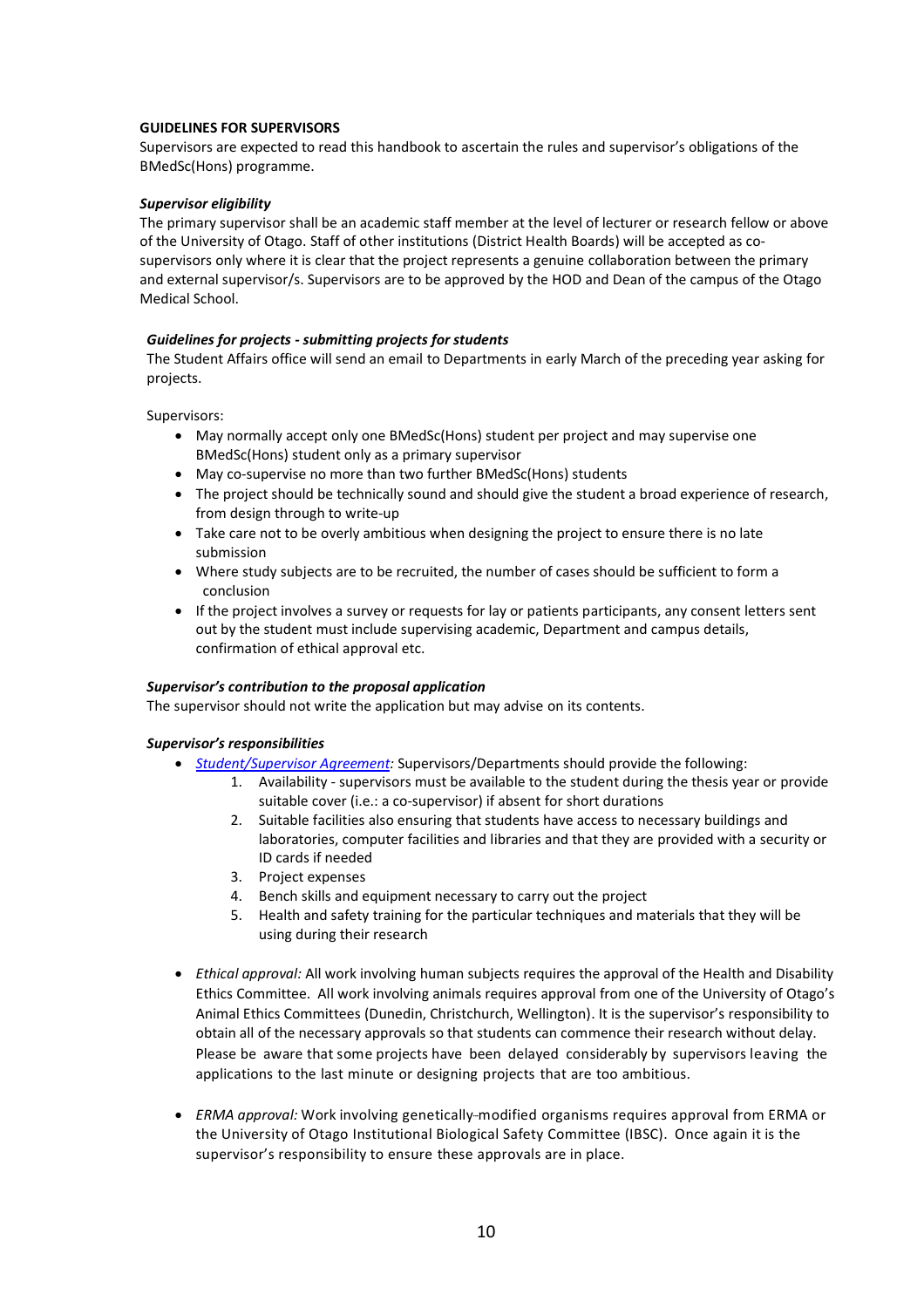- *Literature Review:* The objective of the literature review is to comprehensively review, interpret and present significant literature relevant to the research area in which the project is based. It should provide a critical appraisal of studies in the research area and highlight gaps in knowledge to provide justification for ongoing work. You can discuss studies to be included in the literature review with your student but should only give generic feedback on the writing of the literature review before submission. The literature review should be embarked upon as early as possible and is expected to be completed (and written) by end of first three months.
- *Progress reporting:* progress reporting should be undertaken twice in the BMedSc(Hons) year using the eVision process. Satisfactory progress reports should be signed by the student and supervisor and kept in the student's file within the Department. Unsatisfactory progress reports should escalate via the Postgraduate Coordinator to the Head of Department. Recommendations (with justifications) for either mediation or withdrawal/ termination from the programme should be made to the Dean, Otago Medical School by the supervisor and Head of Department.
- *Thesis Confidentiality and Embargoes:* From time to time supervisors will wish to place an embargo on the student's thesis – perhaps because the project is part of an on-going piece of research that will form part of a high-level publication, or because the work is subject to a patent application. Embargoes can be arranged by the Graduate Research School (GRS) and require the student/supervisor to write to the Dean GRS explaining why the embargo is required. The GRS then develops a form that students/supervisors/HODs/OMS/PVC need to sign. This form is then sent to the Library and to Student Administration. This process should not impact on the completion of the degree or on the ability of the student to apply for Scholarships.

If the supervisor wishes the examination of the thesis to remain confidential s/he may request that the examiner signs a Confidentiality Agreement. This is provided by the GRS. It is the supervisor's responsibility to arrange this Confidentiality Agreement at the time the examiners are appointed. (Do not leave it until the date the thesis is due to be submitted).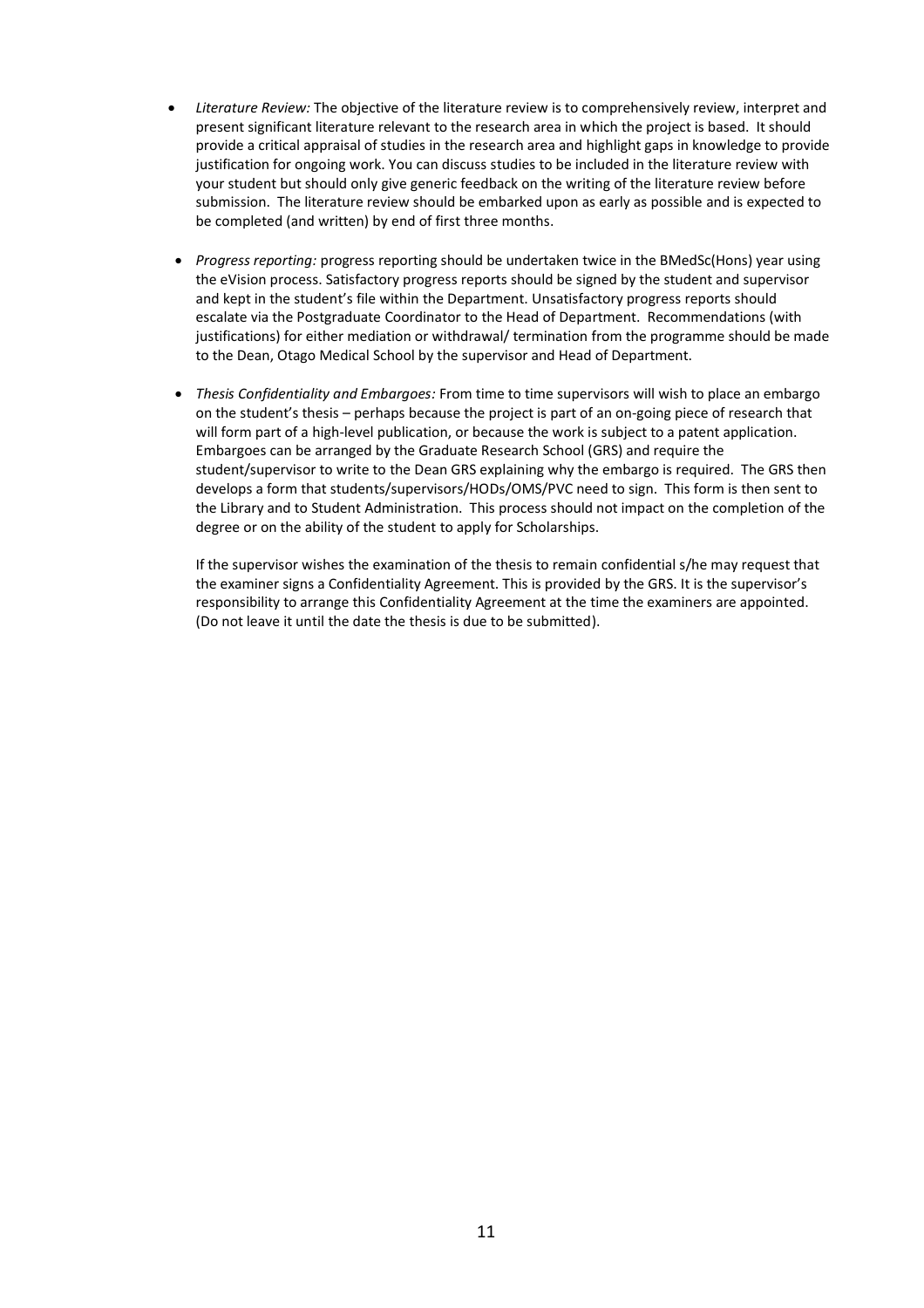#### **GUIDELINES FOR STUDENTS**

Students are expected to read this handbook to ascertain the rules and student's obligations of the BMedSc(Hons) programme.

#### *Student eligibility*

Admission to the course for BMedSc(Hons) is not automatic and requires the approval of the Otago Medical School Academic Board, which must be satisfied that the student has the ability and experience to proceed to the degree.

#### *Choosing an Advanced Learning in Medicine (ALM) School*

Students will no longer be guaranteed their choice of an ALM campus upon completion of the BMedSc(Hons).

#### *Making an application*

Applications for admission to the BMedSc(Hons) programme are made via eVision. You may apply after the seminar – applications close by the first Friday in August in the preceding year of enrolment.

- Please ensure all areas of the application are completed and appropriate documentation uploaded as follows: • Cover letter addressed to the Otago Medical School Academic Board explaining why you want to
	- enrol for BMedSc(Hons) (half a page).
	- CV
	- Topic area and title of project
	- Supervisors/Department information
	- Letters of support from supervisors and HODs
	- Thesis Proposal outlines of the proposed area of study and project approach are required (doublespaced typed A4 pages in Times or Times New Roman 12-point font should be used).

#### *Background*

This should provide a brief review of the appropriate literature and hypothesis/aims of the project (one page inclusive of references).

#### *Proposed Methods*

Brief description of the experimental design, audit, survey etc. i.e. what will be measured and how; inclusive of the intended number of patients, subjects, animals or tissue samples and assays, etc.; and how the data will be statistically analysed (one page).

#### *Potential Outcomes of the Study*

This section should provide a brief description of possible outcomes of the study, and the potential scientific and health implications for the future (half a page).

See page 12 for an application checklist.

#### *Other study/employment*

Candidates for the degree must be full-time and may not attend any other course without the approval of the Head of Department. The requirements for the degree must normally be completed within one year.

#### *Fitness to Practice*

Medical students enrolled in the BMedSc(Hons) programme are still bound by the "Code of Conduct for Medical Students" and any breaches that occur will be reported to and monitored by the Fitness to Practice Committee. Students are still expected to consult with Student Affairs should any issues arise.

#### *Student's responsibilities*

- *Student/Supervisor Agreement, Ethical and ERMA approvals:* See "Supervisor's responsibilities" on page 8).
- *Literature Review:* The objective of the literature review is to comprehensively review, interpret and present significant literature relevant to the research area in which your project is based. It should provide a critical appraisal of studies in the research area and highlight gaps in knowledge to provide justification for ongoing work. You can discuss studies to be included in the literature review with your supervisors but should only receive generic feedback on the writing of the literature review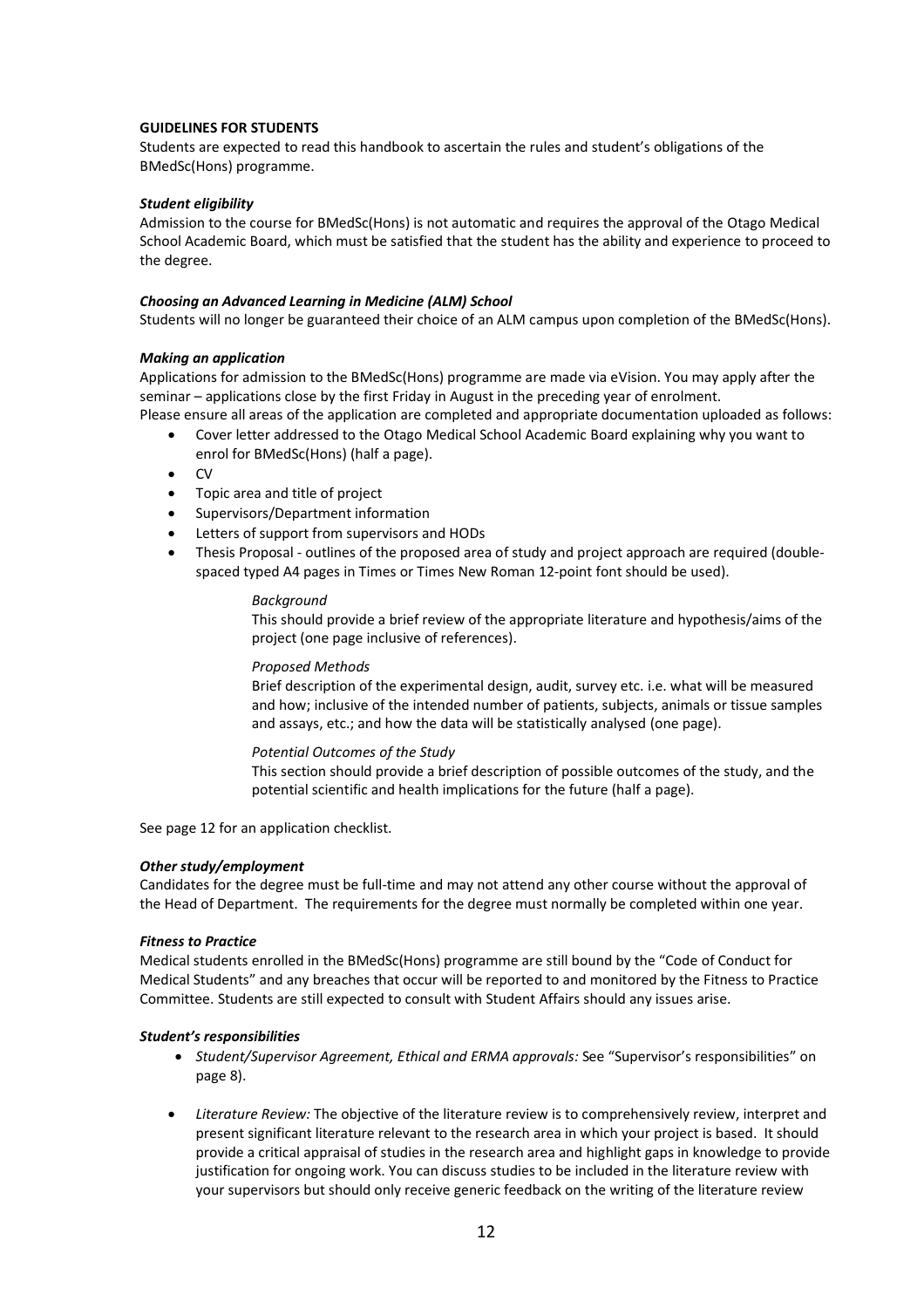before submission. The literature review should be embarked upon as early as possible and is expected to be completed (and written) within the first three months.

- *[Student/Supervisor relationship:](http://www.otago.ac.nz/graduate-research/otago612829.pdf)* Although this is written for postgraduate students, it outlines the qualities of a good supervisor and research students. Please ensure you communicate regularly with your supervisor and attend all meetings fully prepared and promptly.
- *Plagiarism:* Students are advised to familiarize themselves wit[h University policy on plagiarism](http://www.otago.ac.nz/study/academicintegrity/otago006307.html) and dishonest practice

Plagiarism is defined as:

- o Copying or paraphrasing another person's work and presenting it as your own
- o Being party to someone else's plagiarism by letting them copy your work or helping them to copy the work of someone else without acknowledgement
- o Using your own work in another situation, such as for the assessment of a different paper or program, without indicating the source
- o Plagiarism can be unintentional or intentional. Even if it is unintentional, it is still considered to be plagiarism

All students have a responsibility to be aware of acceptable academic practice in relation to the use of material prepared by others and are expected to take all steps reasonably necessary to ensure no breach of acceptable academic practice occurs. You should also be aware that plagiarism is easy to detect and the University has policies in place to deal with it.

• *Progress reporting:* progress reporting should be undertaken twice in the BMedSc(Hons) year using the eVision process. Satisfactory progress reports should be signed by the student and supervisor and kept in the student's file within the Department. Unsatisfactory progress reports should escalate to the Head of Department. Recommendations (with justifications) for either mediation or withdrawal/ termination from the programme should be made to the Dean of the Otago Medical School by the supervisor and Head of Department.

#### **APPLICATION CHECKLIST FOR BMedSc(Hons) Programme**

Full Name: Student ID: Current MB ChB Year: Current Campus: Campus for BMedSc(Hons): Date: COVER LETTER CV<sub>1</sub> TITLE OF PROJECT PROJECT OUTLINE • Background • Proposed Methods • Analysis of Results

Potential Outcomes of the Study and the potential scientific and health implications for the future

SUPERVISOR INFORMATION:

- Primary Supervisor **CO-Supervisor/s** Department: Department: Email: Email:
- Letter/s of support from supervisors

DEPARTMENT INFORMATION

• HOD letter of support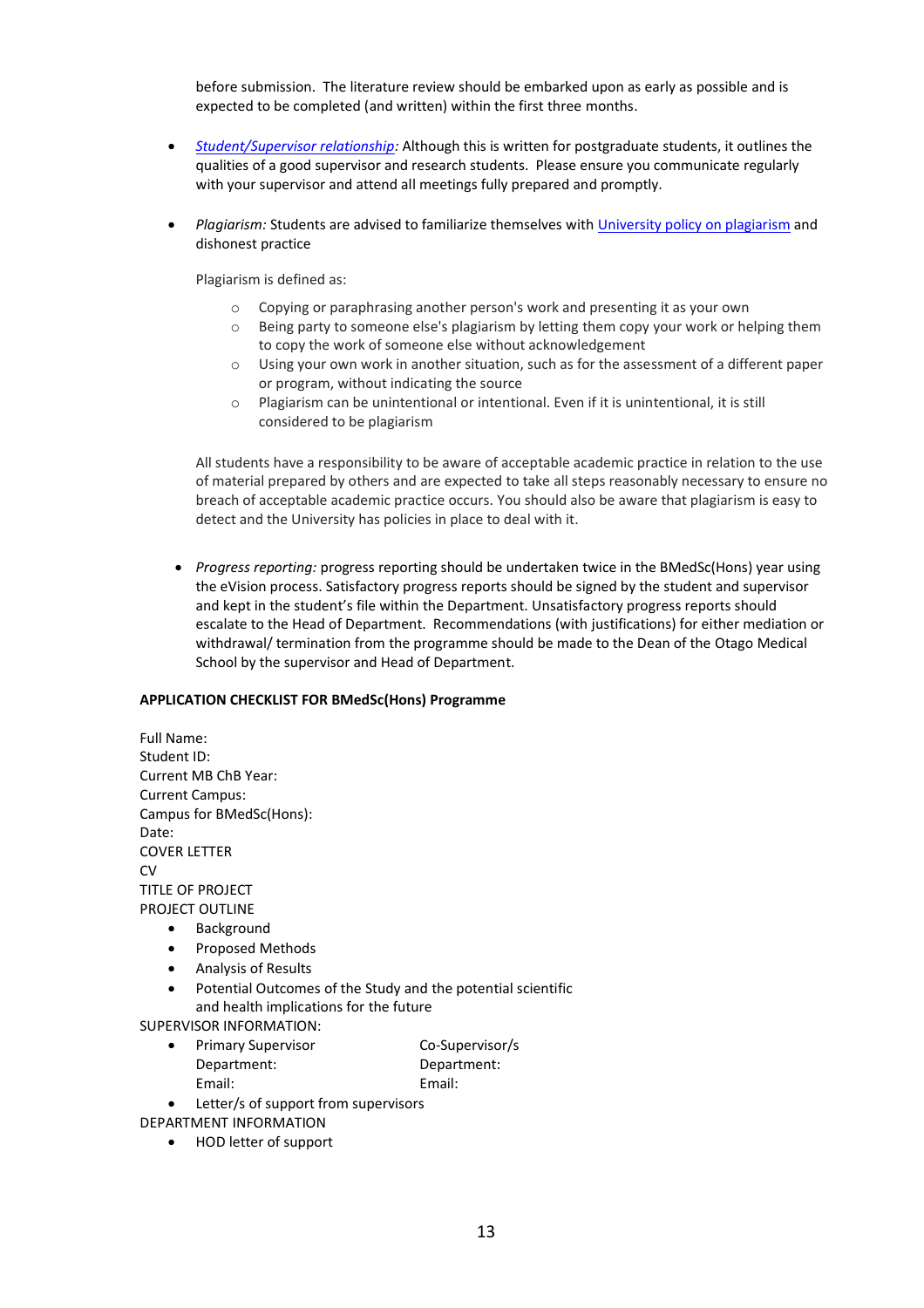

# MB ChB/PhD Protocol

## *This protocol is for medical students who wish to take an approved course of study leading to the degrees of MB ChB and PhD*

The purpose of combining the two degrees is to allow the most able of the medical undergraduates to undertake PhD training while still an undergraduate. One of the benefits would be that these students would then approach clinical training having had significant research training and experience. There is an acknowledged need for welltrained physician/scientists worldwide. Requirements of postgraduate training of both house surgeon and registrar level mean that few medical graduates in New Zealand can contemplate taking time after graduation from MB ChB to devote to full time research necessary for a PhD. The period after MB ChB graduation is normally occupied in obtaining postgraduate clinical qualifications.

It is important to emphasise that the Otago Medical School would not wish to see any compromise in the standard required for either qualification. The academic criteria for the course outlined below would ensure there is no compromise. The MB ChB remains a six-year course of undergraduate study while the PhD requires the usual minimum period of study.

The award of the PhD would be conditional upon the award of the MB ChB unless the student has a prior University qualification.

The same processes of selection and supervision will apply to both graduate and undergraduate entrants to second year medicine who wish to undertake the course.

#### **A. Selection of Candidates**

i) Only students with exceptional academic ability as demonstrated by their academic record or research experience will be selected for this course of study.

ii) Students entering the course will be required to have had research experience, for example, a structured summer programme for which the student will enrol. This programme would involve training in research methods and provide research experience.

iii) Students entering the MB ChB/PhD course of study will require the prior approval of the Academic Board of the Otago Medical School and the Graduate Research Committee.

iv) A student may exit the programme through choice or because of unsatisfactory progress. The student may enrol for a BMedSc(Hons) and use completed research work towards that degree.

#### **B. Duration of the Course**

i) Students will complete the prescribed medical course.

ii) Between third year and entry to sixth year, usually as a two-year period at the end of third year, candidates will complete two years of full time supervised research.

iii) Candidates will complete additional research work during  $4^{th}$ ,  $5^{th}$  and if needed  $6^{th}$  Year MBChB on a parttime basis (and may use the three-month elective period on a full-time basis in the trainee intern year if needed). This elective period may be used for PhD approved research in an overseas laboratory.

iv) Candidates who have not met the duration of the PhD course requirements during this period will complete PhD research after MB ChB graduation.

#### **C. Supervision**

i) From the time of acceptance into the MB ChB/PhD course of study the supervision of all research work will be as for a PhD. There will be a principal supervisor and at least one co-supervisor or a Departmental Advisory Committee. Supervision of those candidates who have enrolled for a BMedSc(Hons) with a view to applying towards the end of that year for entry to the MB ChB/PhD course of study will be as for a PhD.

ii) Six monthly annual progress reports will be required from the candidates as for a PhD student. These will be reviewed by the Graduate Research Committee. At the end of the first year of research, approval from both the Academic Board of the Otago Medical School and the Graduate Research Committee would be required for the candidate to enrol for a second year. At the end of the second year of full time research progress would again be reviewed by both the Academic Board of the Otago Medical School and the Graduate Research Committee.